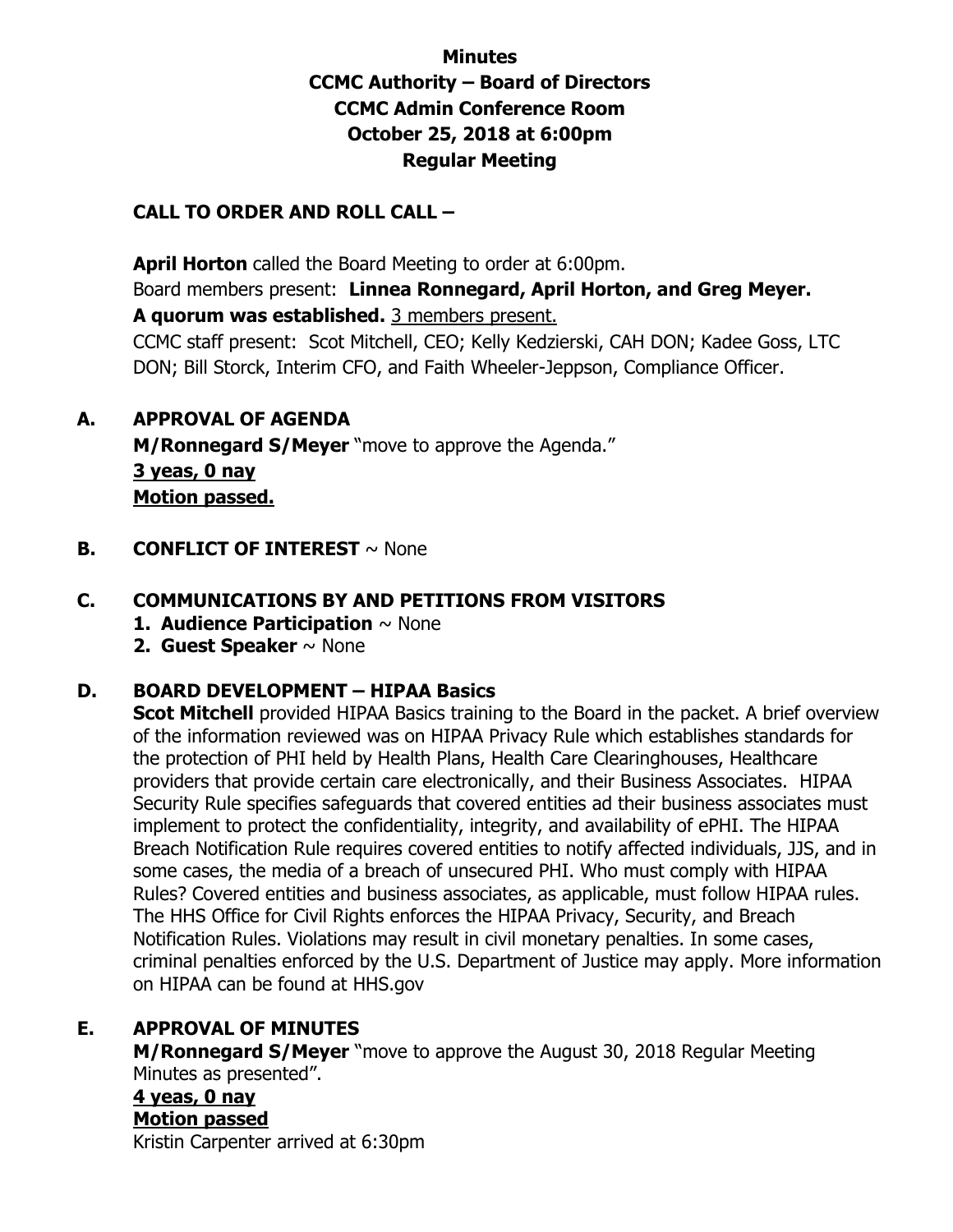## **F. REPORTS OF OFFICERS and ADVISORS**

- 1. **Board Chair Kristin Carpenter** reported that she had spoken with two community members that provided positive comments, one was for Pharmacist Heidi Voss, and the other was from Tom Bailer.
- 2. **CEO Scot Mitchell** reported that he, Kelly, Kadee, and Vivian had attended the Hale Borealis Event which is focused around Emergency Preparedness. This year CCMC has implemented our EOC three times. In April 2019, the facility will be involved in the state-wide 2019 Alaska Shield Disaster Event.
- 3. **Finance Bill Storck** reported that the July finance report is in the packet, Bill provided the August Financial report as a handout at the meeting.
- 4. **LTC Nursing Kadee Goss** reported that her September and October LTC reports are in the packet, some additional points she had were that last week she attended a Dementia Training and will become a trainer. And she has been focusing on the resident care plans. The Hale Borealis Event was great, there was a lot of information provided.
- 5. **CAH Nursing Kelly Kedzierski** reported that her September and October CAH reports are in the packet, additionally Kelly and Kadee will both be pulling several shifts on the floor in coming weeks to help with coverage. They have both been working on Survey Readiness. Kelly enjoyed the Hale Borealis Event, it was interesting to see things from another perspective.
- 6. **Quality Improvement/Infection Control Kelly Kedzierski** reported that she and Kadee have been working on Environmental Rounds with the new iAuditor. And she believes that Relias is going to be a great tool.
- **G. CORRESPONDENCE ~** None

# **H. ACTION ITEMS**

1. **Acceptance of Dr. Blackadar's Medical Staff membership resignation. M/Horton S/Meyer** "I move that the CCMC Authority Board of Directors accept D. Charles Blackadar's resignation from the CCMC Medical Staff effective immediately."

### **3 yeas, 1 abstain, 0 nay Motion passed.**

# 2. **Granting of Privileges for Gregory Engel, MD**

**M/Horton S/Ronnegard** "I move that the CCMC Authority Board of Directors approve the Medical Staff privileges for Gregory Engel, MD as requested." **4 yeas, 0 nay Motion passed.** 

# 3. **Granting of Privileges for vRad Radiologists M/Horton S/Ronnegard** "I move that the CCMC Authority Board of Directors approve the Medical Staff privileges for vRad Radiologists as requested." **4 yeas, 0 nay Motion passed.**

# 4. **Granting of Privileges for Brian Iutzi, MD**

**M/Horton S/Ronnegard** "I move that the CCMC Authority Board of Directors approve the Medical Staff privileges for Brian Iutzi as requested."

## **4 yeas, 0 nay**